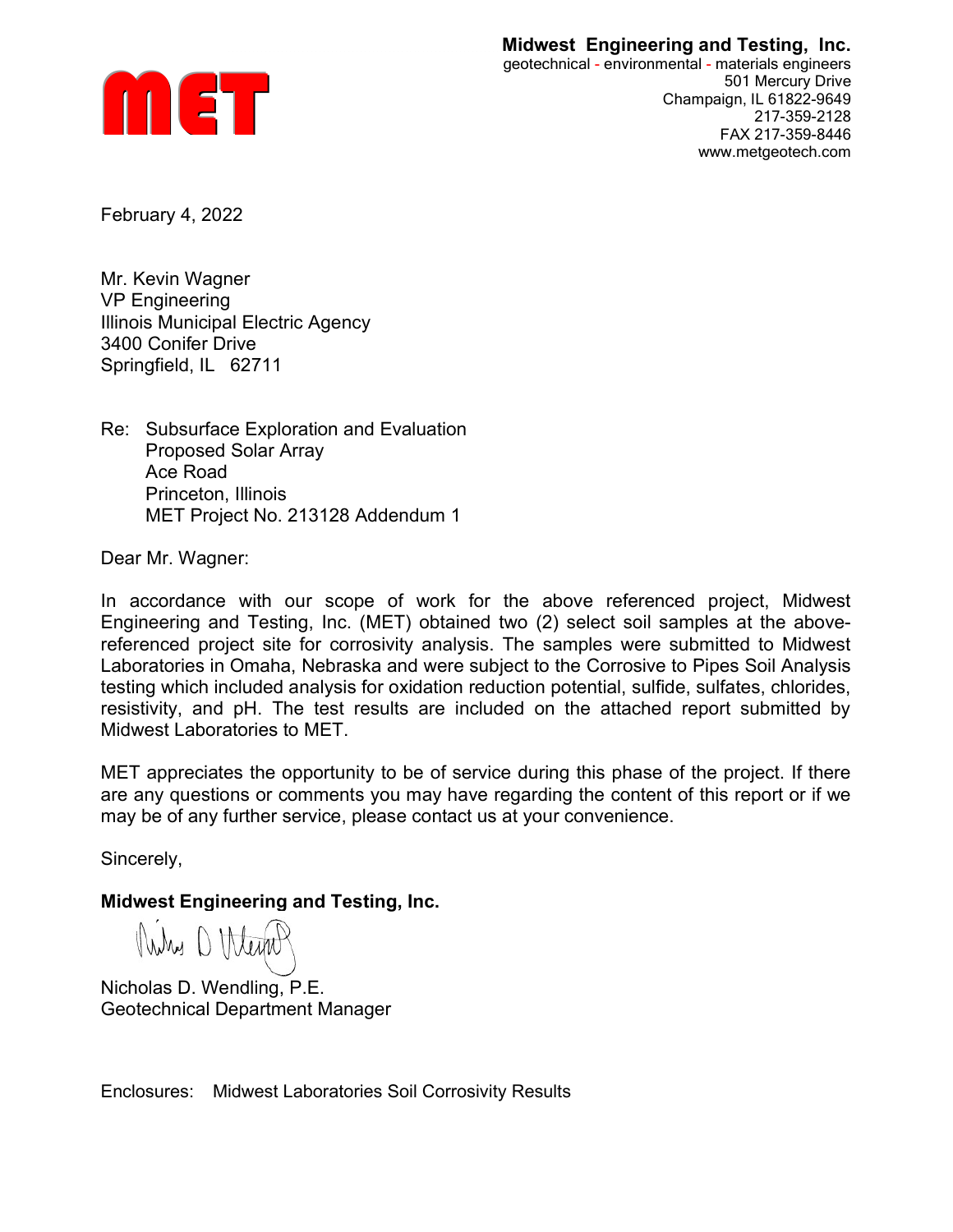REPORT NUMBER

## **22-033-4141 v2**

RECEIVED DATE **Jan 27, 2022**





**Midwest Engineering and Testin Nicholas Wendling 501 Mercury Dr Champaign IL 61822-9649**

## **REPORT OF ANALYSIS**

For: (56513) Midwest Engineering and Testin Solar Photovoltaic Projects Illinois Municipal Electric Agency

|                    | <b>Level Found</b> |                                              |                |                                          | Analyst-                                                       | Verified-       |
|--------------------|--------------------|----------------------------------------------|----------------|------------------------------------------|----------------------------------------------------------------|-----------------|
| <b>As Received</b> | <b>Dry Weight</b>  | <b>Units</b>                                 | Limit          | <b>Method</b>                            | Date                                                           | Date            |
|                    |                    |                                              |                |                                          |                                                                |                 |
| 303                |                    | mV                                           |                | SM 2580 B-(2009) *                       | akn1-2022/02/01                                                | jdb5-2022/02/02 |
| 732                |                    | ohm-cm                                       | 0.1            | SM 2510 B-(1997)                         | jdb5-2022/02/02                                                | idb5-2022/02/02 |
| 87.9               |                    | $\%$                                         | 0.01           | SM 2540 G-(1997) *                       | Mmg9-2022/02/01                                                | jdb5-2022/02/02 |
| absent             |                    | n/a                                          | n/a            | <b>Commission Analytical Reactions *</b> | kfw9-2022/01/28                                                | jdb5-2022/02/02 |
| 39.7               |                    | mg/L                                         | 5.0            | EPA 300.0                                | jsa6-2022/02/01                                                | mgn8-2022/02/02 |
| 19.7               |                    | mg/L                                         | 5.0            | EPA 300.0                                | jsa6-2022/02/01                                                | mgn8-2022/02/02 |
| 1370               |                    | $\mu$ S/cm                                   | $\overline{2}$ | SM 2510 B-(1997)                         | akn1-2022/02/02                                                | idb5-2022/02/02 |
| 6.26               |                    | S.U.                                         | 0.10           | SM 4500-H+ B-(2011)                      | akn1-2022/02/02                                                | jdb5-2022/02/02 |
|                    |                    |                                              |                |                                          |                                                                |                 |
| 301                |                    | mV                                           |                | SM 2580 B-(2009) *                       | akn1-2022/02/01                                                | jdb5-2022/02/02 |
| 736                |                    | ohm-cm                                       | 0.1            | SM 2510 B-(1997)                         | idb5-2022/02/02                                                | jdb5-2022/02/02 |
| 82.4               |                    | %                                            | 0.01           | SM 2540 G-(1997) *                       | Mmg9-2022/02/01                                                | jdb5-2022/02/02 |
| absent             |                    | n/a                                          | n/a            | <b>Commission Analytical Reactions *</b> | kfw9-2022/01/28                                                | jdb5-2022/02/02 |
| 43.6               |                    | mg/L                                         | 5.0            | EPA 300.0                                | isa6-2022/02/01                                                | mgn8-2022/02/02 |
| 20.7               |                    | mg/L                                         | 5.0            | EPA 300.0                                | jsa6-2022/02/01                                                | mgn8-2022/02/02 |
| 1360               |                    | $\mu$ S/cm                                   | 2              | SM 2510 B-(1997)                         | akn1-2022/02/02                                                | idb5-2022/02/02 |
| 7.87               |                    | S.U.                                         | 0.10           | SM 4500-H+ B-(2011)                      | akn1-2022/02/02                                                | idb5-2022/02/02 |
|                    |                    | Lab Number: 70060177<br>Lab Number: 70060178 |                | <b>Reporting</b>                         | Date Sampled: 2022-01-17 1000<br>Date Sampled: 2022-01-17 1030 |                 |

The result(s) issued on this report only reflect the analysis of the sample(s) submitted.

Our reports and letters are for the exclusive and confidential use of our clients and may not be reproduced in whole or in part, nor may any reference be made<br>to the work, the results, or the company in any advertising, ne